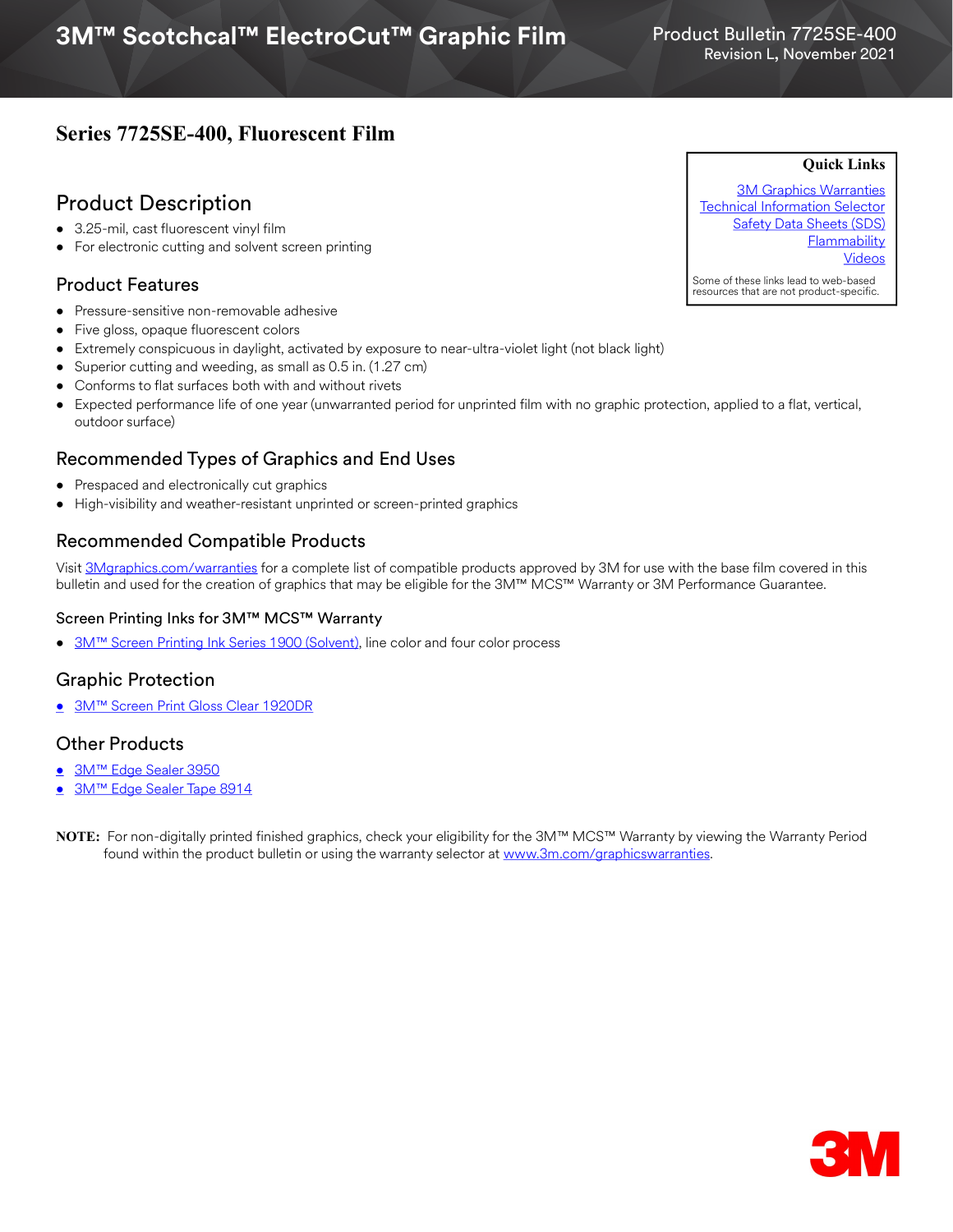# **Characteristics**

These are the typical values for unprocessed product. Processing may change the values.

## Physical Characteristics

| <b>Characteristic</b>                                        | Value                                                                                                                                           |                                                                          |
|--------------------------------------------------------------|-------------------------------------------------------------------------------------------------------------------------------------------------|--------------------------------------------------------------------------|
| <b>Material</b>                                              | Vinyl, gloss                                                                                                                                    |                                                                          |
| <b>Film Color</b>                                            | <b>Film Color Number:</b><br>7725-SE404<br>7725-SE405<br>7725-SE406<br>7725-SE413<br>7725-SE414                                                 | Film Color:<br>Yellow Orange<br>Yellow<br>Green<br>Fuchsia<br>Red Orange |
| <b>Thickness</b>                                             | <b>Without adhesive:</b> 3.25 mil (0.09 mm)<br><b>With adhesive:</b> 4-4.5 mil (0.1-0.11 mm)                                                    |                                                                          |
| <b>Adhesive</b>                                              | Pressure sensitive                                                                                                                              |                                                                          |
| <b>Adhesive Color</b>                                        | White                                                                                                                                           |                                                                          |
| Liner                                                        | Kraft white paper                                                                                                                               |                                                                          |
| <b>Typical Adhesion</b><br><b>24 Hours After Application</b> | <b>Polycarbonate:</b> 4 lbs/in. (0.7 kg/cm)                                                                                                     |                                                                          |
| <b>Tensile Strength</b>                                      | 5 lbs/in. at 73°F (0.9 kg/cm at 23°C)                                                                                                           |                                                                          |
| Chemical<br><b>Resistance</b>                                | Resists mild alkalis, mild acids, and salt<br>Excellent resistance to water (does not include immersion)                                        |                                                                          |
| <b>Flammability</b>                                          | <u>View the</u> ASTM E84 test report here or go to the online catalog at 3Mgraphics.com.<br>For all available test reports call 1-800-328-3908. |                                                                          |

## Application Characteristics

| <b>Characteristic</b>                                 | Value                                                                                                                                                                                                                                                                                                                    |  |
|-------------------------------------------------------|--------------------------------------------------------------------------------------------------------------------------------------------------------------------------------------------------------------------------------------------------------------------------------------------------------------------------|--|
| <b>Finished Graphic Application</b><br>Recommendation | <b>Surface type:</b> Flat, with and without rivets<br><b>Substrate type:</b> Smooth, rigid vehicle materials such as glass, aluminum,<br>paint, and ABS molding<br><b>Application method: Wet</b><br>Application temperature (air and substrate):<br>Flat surfaces with and without rivets: 50°F to 100°F (10°C to 38°C) |  |
| <b>Temperature Range After</b><br><b>Application</b>  | -40°F to +225°F (-40°C to +107°C)<br>(Though not for extended periods of time at the extremes.)                                                                                                                                                                                                                          |  |
| <b>Graphic Removal</b><br>Not removable               |                                                                                                                                                                                                                                                                                                                          |  |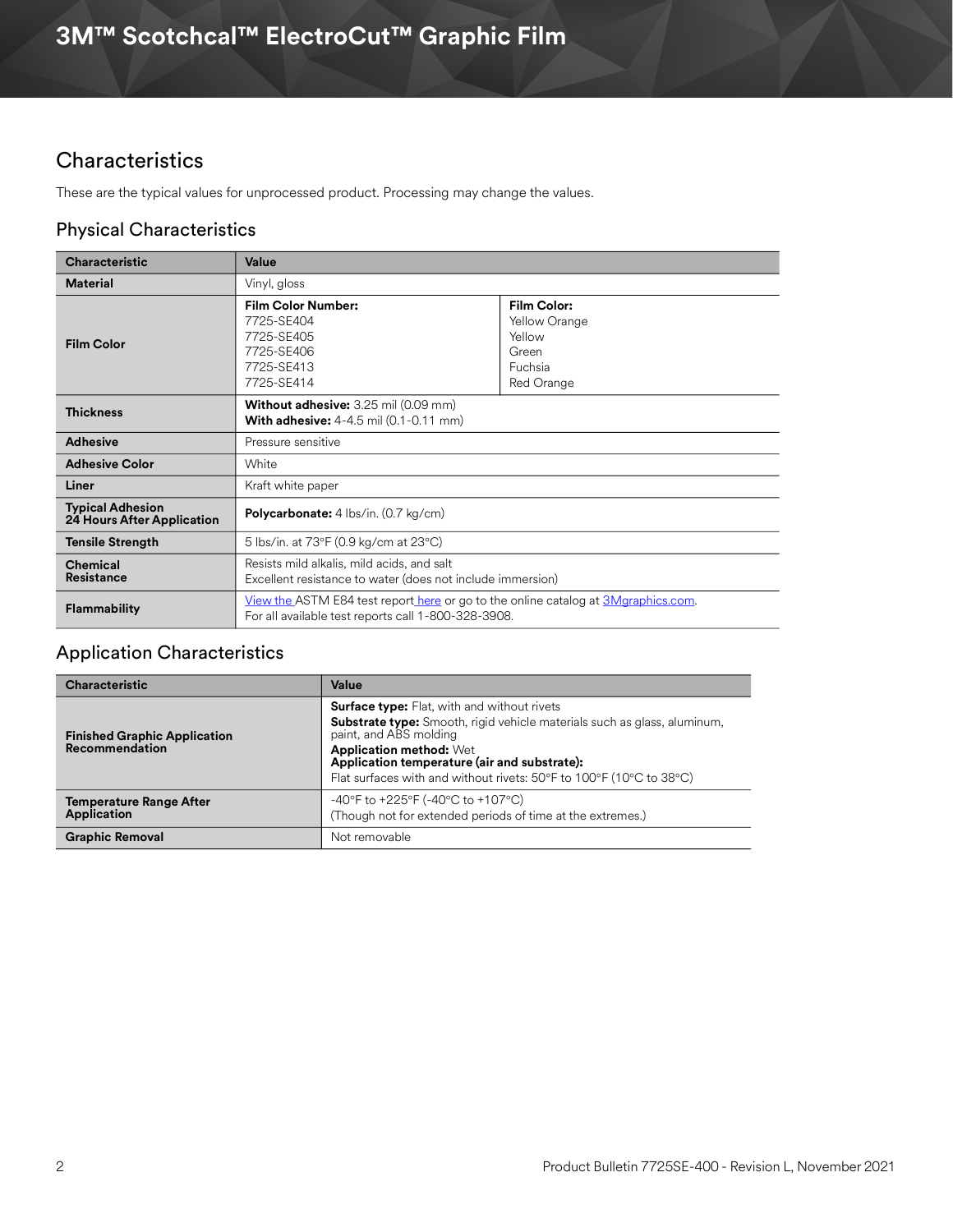# **3M™ Scotchcal™ ElectroCut™ Graphic Film**

# Factors Affecting Graphic Performance Life

The actual performance life of a graphic is affected by:

- The combination of graphic materials used
- Complete ink drying or curing
- Selection, condition, and preparation of the substrate
- Surface texture
- Application methods
- Angle and direction of sun exposure
- Environmental conditions
- Cleaning or maintenance methods

## Graphics Manufacturing



Before using any equipment, always read the manufacturer's instructions for safe operation.

### Screen Printing

Formulations and processing conditions can affect ink durability. Users should refer to their ink's product and instruction bulletins for limitations and proper usage.

## Cutting

See [3M Instruction Bulletin 4.1](http://multimedia.3m.com/mws/media/12586O/4-1-scoring-and-cutting.pdf) for Sheeting, Scoring and Film Cutting details.

### Weeding

The excess film should be weeded (removed) as soon after cutting as practical. This is to minimize the effect of possible adhesive flow 24 or more hours after cutting.

## Graphic Protection

Graphic protection may improve the appearance, performance, and durability of the graphic. Click on the graphic protection options listed in this product bulletin or see the [3M Graphics Materials Product Catalog](http://multimedia.3m.com/mws/media/443279O/inkjet-catalog-lowres.pdf) for more information.



#### i **IMPORTANT NOTE**

During installation, scratches may occur on films without graphic protection.

### Application Tapes

There are two types of application tapes. See [3M Instruction Bulletin AT-1](http://multimedia.3m.com/mws/media/1032943O/instruction-bulletin-at-1-application-tables.pdf) to determine what application tape is recommended for your film or finished graphic.

#### Premasking Tape

Premasking tape increases stiffness during application while preventing stretching and damage. Use when little or no liner is exposed. See [3M Instruction Bulletin 4.3](http://multimedia.3m.com/mws/media/12587O/4-3-application-tapes-premasking-and-prespacing.pdf) for complete details.

#### Prespacing Tape

Prespacing tape holds cut and weeded letters or graphics in place during application and after removal of the film liner, while preventing stretching and damage. Use when large amounts of liner are exposed. See [3M Instruction Bulletin 4.3](http://multimedia.3m.com/mws/media/12587O/4-3-application-tapes-premasking-and-prespacing.pdf) for complete details.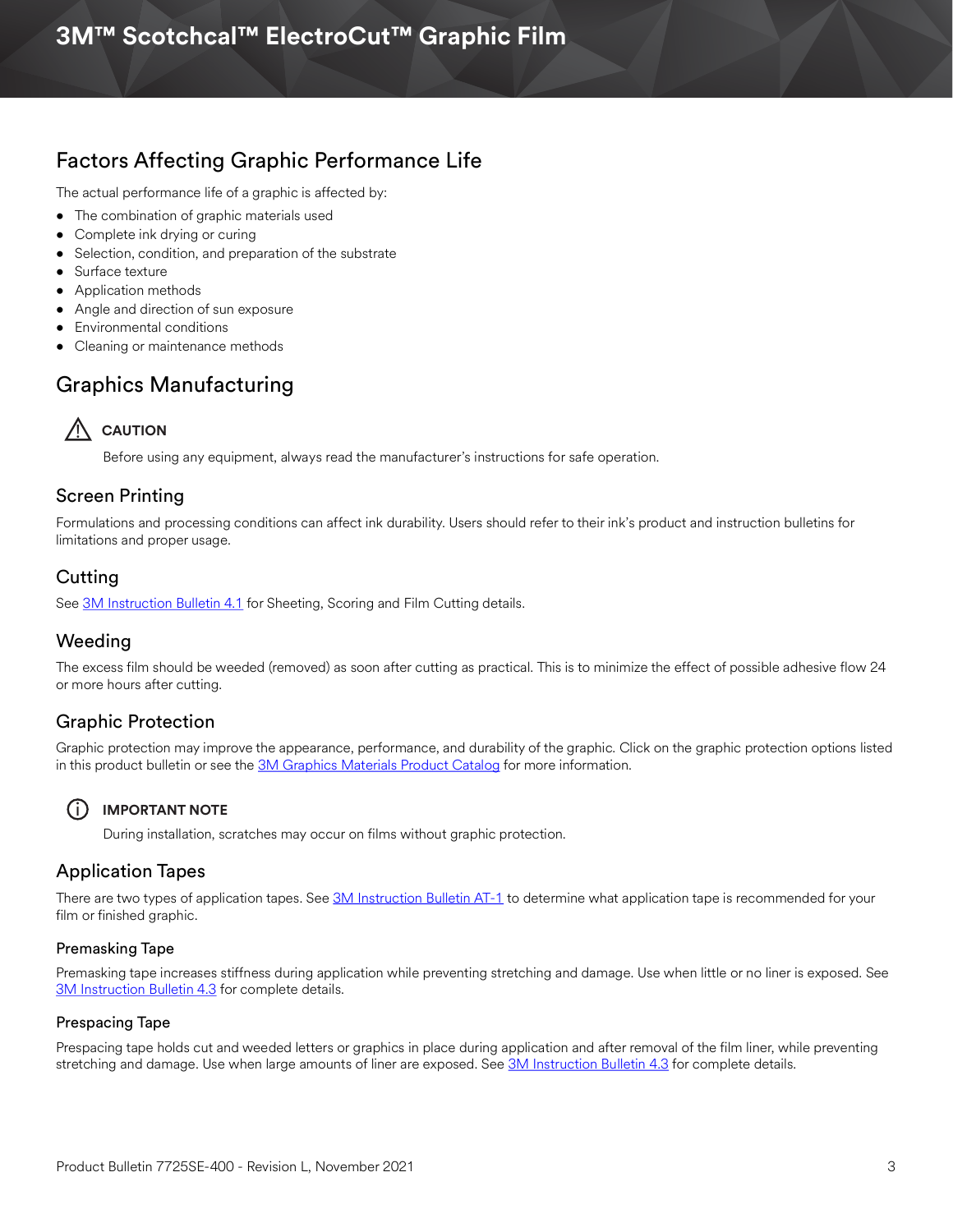# Application and Installation

In addition to other 3M bulletins specified in this document, the following bulletins provide details users may need to successfully apply a graphic.

- [3M Instruction Bulletin 2.1](http://multimedia.3m.com/mws/media/12591O/2-1-design-of-graphics.pdf) Design of Graphics
- [3M Instruction Bulletin 3.11](http://multimedia.3m.com/mws/media/12713O/3-11-screen-printing-with-ink-series-1900-four-color.pdf) Screen Printing, 3M™ Screen Printing Ink Series 1900 four color and Screen Print Clear VI0402
- [3M Instruction Bulletin 3.12](http://multimedia.3m.com/mws/media/12714O/3-12-screen-printing-with-ink-series-1900-line-color.pdf) Screen Printing, 3M™ Screen Printing Ink Series 1900 line color and Screen Print Clear VI0402

### **Stretchability**

Many finished graphic constructions can be stretched without primer or relief cuts and maintain lift resistance.

• For straight trucks, semi-trucks, and semi-trailers, see [3M Instruction Bulletin 5.4](http://multimedia.3m.com/mws/media/12597O/5-4-application-of-film-to-vehicles-special-applications.pdf) for details and exceptions.

## 3M™ Tape Primer 94 and Adhesion Promoter 111

3M recommends using primer where the film will be stretched, particularly on the edges of the film, to maximize a graphic's bond to its substrate.

# Maintenance and Cleaning

Use a cleaner designed for high-quality painted surfaces. The cleaner must be wet, non-abrasive, without solvents, and have a pH value between 3 and 11 (neither strongly acidic nor strongly alkaline). See [3M Instruction Bulletin 6.5](http://multimedia.3m.com/mws/media/12593O/6-5-storage-handling-maintenance-removal-of-films-sheetings.pdf) for details.

## Removal

Not removable. 3M makes no claims as to the ease or speed of removal. This product may not remove similarly to other products in the same category. See [3M Instruction Bulletin 6.5](http://multimedia.3m.com/mws/media/12593O/6-5-storage-handling-maintenance-removal-of-films-sheetings.pdf) for details.

# Shelf Life, Storage, and Shipping

## Shelf Life

The shelf life is **never more than three years** from the date of manufacture on the original box. If you process the film, the shelf life is changed to **one year** from the processing date, but no later than three years from the manufacturing date.

## Storage Conditions

- $\bullet$  40°F to 100°F (4°C to 38°C)
- Out of sunlight
- Clean, dry area
- Original container
- Bring the film to room temperature before use

## Shipping Finished Graphics

Flat, or rolled printed side out on 6 in. (15 cm) or larger core. This helps prevent the application tape, if used, from popping off.

# Health and Safety



## ! **CAUTION**

When handling any chemical products, read the manufacturers' container labels and the Safety Data Sheets (SDS) for important health, safety, and environmental information. To obtain SDS for 3M products go to [3M.com/SDS](http://www.3m.com/SDS). To request SDS by mail, or in case of an urgent situation, call 1-800-364-3577 or 1-651-737-6501.

When using any equipment, always follow the manufacturer's instructions for safe operation.